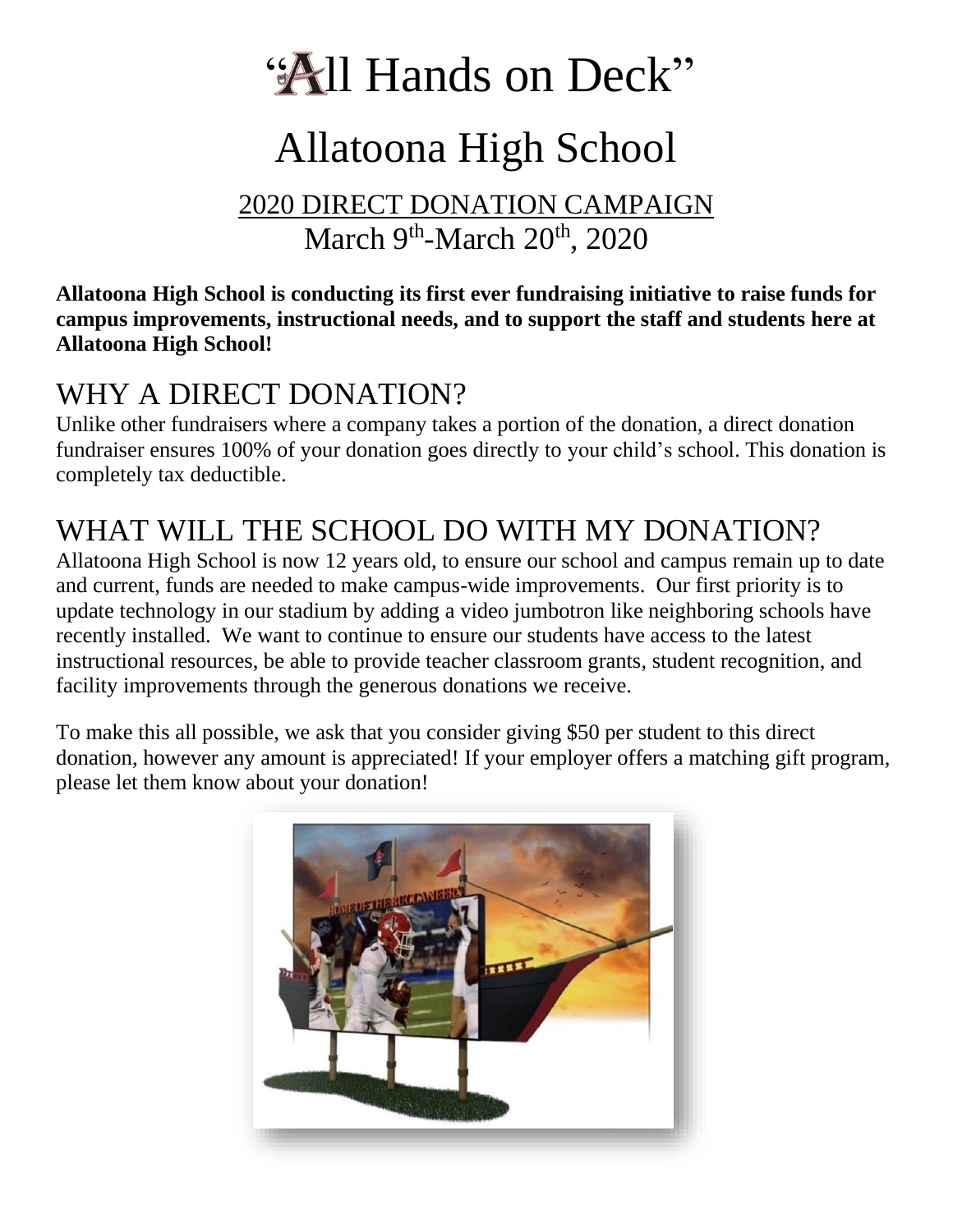# 2020 Goal: \$40,000

March 9<sup>th</sup> thru March 20<sup>th</sup>

**This is a family donation, so send in ONE DONATION PER FAMILY**. We hope to raise \$50 per student here at Allatoona.

#### **Level 1: \$20-\$49 family donation**

- $\triangle$  Chick-Fil-A coupon for a free sandwich
- $\mathcal{A}$  Out of class ice cream celebration

#### **Level 2: \$50-\$99 family donation**

Same as Level 1 PLUS

- $\approx$  1 Free Homecoming Dance Ticket
- $\mathcal{F}$  Free parking for home football games
- Drawing for **\$200** Best Buy gift card

#### **Level 3: \$100+ family donation**

Same as Level 2 PLUS

- $\approx$  One free Buc Pass for school athletic events (not senior breakfast) for the 2020-21 school year
- $\star$  One Free "Proud parent of an Allatoona High School Member" Yard Sign
- $\mathcal{F}$  Family recognition on Jumbotron at home football

#### **Level 4: \$300.00 or more**

Same as Level 3 PLUS

- $\mathcal{R}$  Exclusive to this fundraiser 2 adult Athletic Buc Pass for free entry to all on campus athletic events for the 2020-21 school year
- $\mathcal{R}$  Entered in the drawing for Free Prom Couples Tickets. (Five couple tickets will be drawn every other day during the campaign)
- $\mathcal{R}$  Entered in a drawing for a free parking space for one semester. (Five will be drawn over the campaign)

## HOW DO I DONATE?

Return the attached form to your homeroom teacher in the envelope provided or make your donation via mypaymentsplus.

### **Thank you for supporting Allatoona High School!**

\_\_\_\_\_\_\_\_\_\_\_\_\_\_\_\_\_\_\_\_\_\_\_\_\_\_\_\_\_\_\_\_\_\_\_\_\_\_\_\_\_\_\_\_\_\_\_\_\_\_\_\_\_\_\_\_\_\_\_\_\_\_\_\_\_\_\_\_\_\_\_\_\_\_\_\_\_\_\_\_\_\_\_\_\_\_\_\_\_\_\_\_\_\_\_\_\_\_\_\_\_\_\_\_\_\_\_\_\_\_\_\_\_\_\_\_\_\_\_\_\_\_\_\_\_\_\_\_\_\_\_\_\_\_\_\_\_\_\_\_\_\_

Please consider donating at least \$50 per student; all contributions are greatly appreciated!